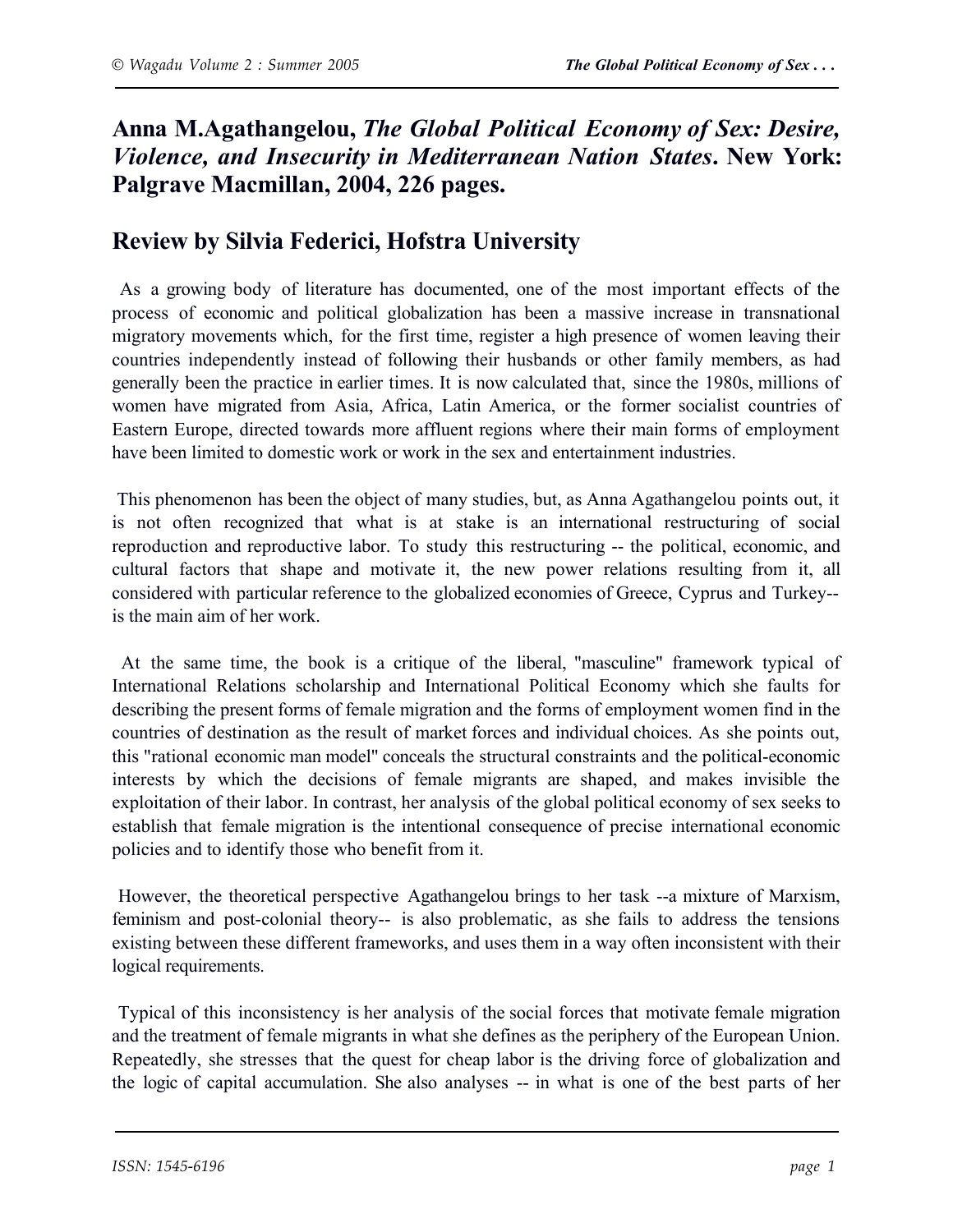work-- the all-important role of the state as the mediator of the relations between capital and migrant workers. Against the liberal view of the state as a neutral agent, she demonstrates how, through immigration policies and the imposition of special labor contracts, the state contributes to cut the cost of immigrant labor, and ensures that female immigrants are hostages of their employers, kept in a position of servitude and maximum vulnerability. She further points out a seeming contradiction generated by globalization. Dependence on foreign labor heightens the state's concern for national security, leading to its definition of immigrant workers as a national threat, a policy resulting in their further marginalization and their inability to demand protection against abuse.

In sum, Agathangelou describes a situation in which, in the pursuit of profit and capital accumulation, state and employers collude to create a situation of systemic violence against immigrant women, functioning to cut the cost of their labor and enforce their subordination, thus falsifying the myth that slavery and coercion are things of the past.

At the same time, Agathangelou also claims that the main factor motivating the import of female immigrants for labor is the desire of the peripheral states and ruling classes of Greece, Turkey and Cyprus to integrate themselves in the global economy, and gain recognition and equal status with the dominant countries of the European Union, or, as she puts it, to "whiten themselves." What analytical possibilities are lost, from a Marxist viewpoint, in the shift from "class interest" to "desire" is a question Agathangelou does not ask. She criticizes Deleuze and Guattari for positing desire as an autonomous force and insists that it is historically constructed. But her pervasive use of the term -- the sex industry too is unaccountably defined by her as the "desire industry"- certainly introduces a different discourse in which the Marxist categories cease to operate.

Agathangelou also fails to provide some evidence that her racialization of the relations between the ruling classes of Greece, Cyprus and Turkey and the ruling classes of the dominant EU countries is appropriate. In fact, her position seems to be that every power relation can be racialized. Thus, not only are the ruling classes of Greece, Turkey and Cyprus always referred to as "white not quite," but so are the Eastern European sex workers operating in these countries. This move, however, has the effect of leveling racial hierarchies and undermines her otherwise effective critique of how racism contributes to the exploitation of domestic workers and sex workers. She shows, in fact, that not only are racial biases and stereotypes a constant element of the public and private discussion about immigrant women, but a division of reproductive labor along racial lines has taken shape in Greece, Turkey and Cyprus whereby women of color, for example from Sri Lanka or the Philippines, are deemed fit only to do domestic work, whereas the "white not quite" women from Eastern Europe are preferred as sexual partners.

Theoretical inconsistencies are not the only problem with The Global Economy of Sex. The book is often unnecessarily repetitive making the reading at times difficult to follow. Some of the key concepts used, as already mentioned, are not accounted for--an outstanding example being the notion of a "peripheral" state which is made to include Greece, Turkey and Cyprus as well as